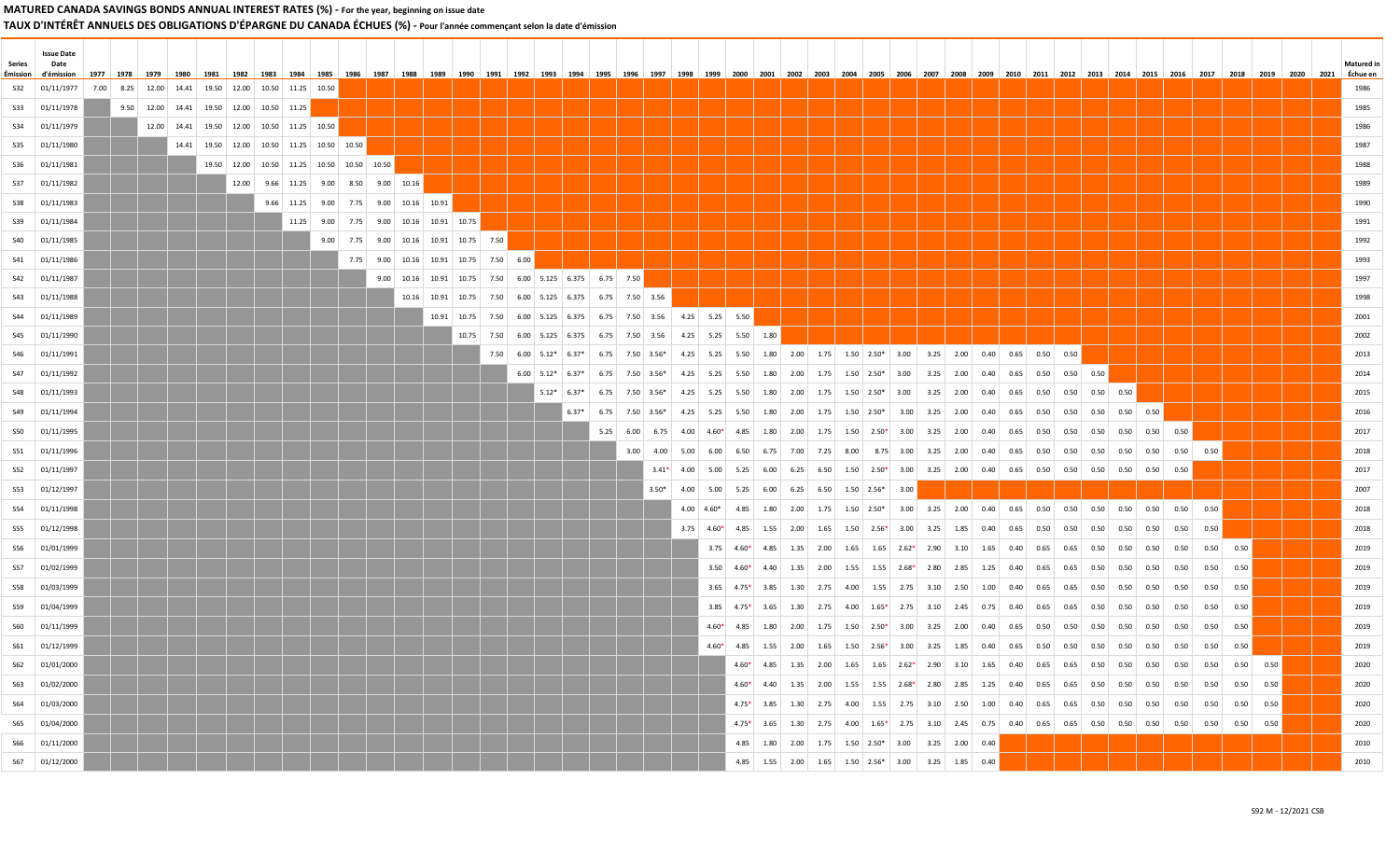TAUX D'INTÉRÊT ANNUELS DES OBLIGATIONS D'ÉPARGNE DU CANADA ÉCHUES (%) - Pour l'année commençant selon la date d'émission

| Series<br>Émission | <b>Issue Date</b><br>Date<br>d'émission | 1977   1978   1979 |  | 1980 | 1981 | 1982 |  |  | 1983   1984   1985   1986   1987   1988   1989   1990 |  |  |  |  |  |  |  |  |      |      | 1991 1992 1993 1994 1995 1996 1997 1998 1999 2000 2001 2002 2003 2004 2005 2006 2007 2008 2009 2010 2011 2012 2013 2014 2015 2016 2017 2018 2019 2020 |                                                        |  |                                                      |  |  |  |  |  |  |  | <b>Matured</b> in<br>2021 Échue en |
|--------------------|-----------------------------------------|--------------------|--|------|------|------|--|--|-------------------------------------------------------|--|--|--|--|--|--|--|--|------|------|-------------------------------------------------------------------------------------------------------------------------------------------------------|--------------------------------------------------------|--|------------------------------------------------------|--|--|--|--|--|--|--|------------------------------------|
| <b>S68</b>         | 01/01/2001                              |                    |  |      |      |      |  |  |                                                       |  |  |  |  |  |  |  |  | 4.85 |      | $1.35$ 2.00 1.65 1.65 2.62* 2.90 3.10 1.65 0.40                                                                                                       |                                                        |  |                                                      |  |  |  |  |  |  |  | 2011                               |
| S69                | 01/02/2001                              |                    |  |      |      |      |  |  |                                                       |  |  |  |  |  |  |  |  | 4.40 |      | $1.35$ 2.00 1.55 1.55 2.68* 2.80 2.85 1.25 0.40                                                                                                       |                                                        |  |                                                      |  |  |  |  |  |  |  | 2011                               |
|                    | \$70 01/03/2001                         |                    |  |      |      |      |  |  |                                                       |  |  |  |  |  |  |  |  | 3.85 |      | $1.30$ 2.75 4.00 1.55 2.75 3.10 2.50 1.00 0.40                                                                                                        |                                                        |  |                                                      |  |  |  |  |  |  |  | 2011                               |
|                    | S71 01/04/2001                          |                    |  |      |      |      |  |  |                                                       |  |  |  |  |  |  |  |  | 3.65 |      | $1.30$ $2.75$ $4.00$ $1.65*$ $2.75$ $3.10$ $2.45$ 0.75 0.40                                                                                           |                                                        |  |                                                      |  |  |  |  |  |  |  | 2011                               |
|                    | S72 01/11/2001                          |                    |  |      |      |      |  |  |                                                       |  |  |  |  |  |  |  |  | 1.80 |      | 2.00 1.75 1.50 2.50* 3.00 3.25 2.00 0.40 0.65                                                                                                         |                                                        |  |                                                      |  |  |  |  |  |  |  | 2011                               |
|                    | \$73 01/12/2001                         |                    |  |      |      |      |  |  |                                                       |  |  |  |  |  |  |  |  | 1.55 |      | 2.00 1.65 1.50 2.56* 3.00 3.25 1.85 0.40 0.65                                                                                                         |                                                        |  |                                                      |  |  |  |  |  |  |  | 2011                               |
|                    | S74 01/01/2002                          |                    |  |      |      |      |  |  |                                                       |  |  |  |  |  |  |  |  |      |      | 1.35 2.00 1.65 1.65 2.62* 2.90 3.10 1.65 0.40 0.65                                                                                                    |                                                        |  |                                                      |  |  |  |  |  |  |  | 2012                               |
|                    | S75 01/02/2002                          |                    |  |      |      |      |  |  |                                                       |  |  |  |  |  |  |  |  |      |      | 1.35 2.00 1.55 1.55 2.68* 2.80 2.85 1.25 0.40 0.65                                                                                                    |                                                        |  |                                                      |  |  |  |  |  |  |  | 2012                               |
|                    | S76 01/03/2002                          |                    |  |      |      |      |  |  |                                                       |  |  |  |  |  |  |  |  |      |      | 1.30 2.75 4.00 1.55 2.75 3.10 2.50 1.00 0.40 0.65                                                                                                     |                                                        |  |                                                      |  |  |  |  |  |  |  | 2012                               |
|                    | S77 01/04/2002                          |                    |  |      |      |      |  |  |                                                       |  |  |  |  |  |  |  |  |      |      | $1.30$ $2.75$ $4.00$ $1.65*$ $2.75$ $3.10$ $2.45$ 0.75 0.40 0.65                                                                                      |                                                        |  |                                                      |  |  |  |  |  |  |  | 2012                               |
|                    | S78 01/11/2002                          |                    |  |      |      |      |  |  |                                                       |  |  |  |  |  |  |  |  |      |      | 2.00 1.75 1.50 2.50* 3.00 3.25 2.00 0.40 0.65 0.50                                                                                                    |                                                        |  |                                                      |  |  |  |  |  |  |  | 2012                               |
|                    | S79 01/12/2002                          |                    |  |      |      |      |  |  |                                                       |  |  |  |  |  |  |  |  |      |      | 2.00 1.65 1.50 2.56* 3.00 3.25 1.85 0.40 0.65 0.50                                                                                                    |                                                        |  |                                                      |  |  |  |  |  |  |  | 2012                               |
| <b>S80</b>         | 01/01/2003                              |                    |  |      |      |      |  |  |                                                       |  |  |  |  |  |  |  |  |      |      | 2.00 1.65 1.65 2.62* 2.90 3.10 1.65 0.40 0.65 0.65                                                                                                    |                                                        |  |                                                      |  |  |  |  |  |  |  | 2013                               |
|                    | S81 01/02/2003                          |                    |  |      |      |      |  |  |                                                       |  |  |  |  |  |  |  |  |      |      | 2.00 1.55 1.55 2.68* 2.80 2.85 1.25 0.40 0.65 0.65                                                                                                    |                                                        |  |                                                      |  |  |  |  |  |  |  | 2013                               |
| <b>S82</b>         | 01/03/2003                              |                    |  |      |      |      |  |  |                                                       |  |  |  |  |  |  |  |  |      |      | 2.00 1.30 1.55 2.75 3.10 2.50 1.00 0.40 0.65 0.65                                                                                                     |                                                        |  |                                                      |  |  |  |  |  |  |  | 2013                               |
| <b>S83</b>         | 01/04/2003                              |                    |  |      |      |      |  |  |                                                       |  |  |  |  |  |  |  |  |      | 2.00 | $1.25$ $1.65*$ 2.75 3.10 2.45 0.75 0.40 0.65 0.65                                                                                                     |                                                        |  |                                                      |  |  |  |  |  |  |  | 2013                               |
| <b>S84</b>         | 01/11/2003                              |                    |  |      |      |      |  |  |                                                       |  |  |  |  |  |  |  |  |      |      | $1.75$ $1.50$ $2.50*$ 3.00 3.25 2.00 0.40 0.65 0.50 0.50                                                                                              |                                                        |  |                                                      |  |  |  |  |  |  |  | 2013                               |
| <b>S85</b>         | 01/12/2003                              |                    |  |      |      |      |  |  |                                                       |  |  |  |  |  |  |  |  |      | 1.65 | $1.50$ $2.56*$ 3.00 3.25 1.85 0.40 0.65 0.50 0.50                                                                                                     |                                                        |  |                                                      |  |  |  |  |  |  |  | 2013                               |
| <b>S86</b>         | 01/01/2004                              |                    |  |      |      |      |  |  |                                                       |  |  |  |  |  |  |  |  |      |      | $1.65$ $1.65$ $2.62*$ $2.90$ $3.10$ $1.65$ 0.40 0.65 0.65 0.50                                                                                        |                                                        |  |                                                      |  |  |  |  |  |  |  | 2014                               |
| <b>S87</b>         | 01/02/2004                              |                    |  |      |      |      |  |  |                                                       |  |  |  |  |  |  |  |  |      |      | 1.55 1.55 2.68* 2.80 2.85 1.25 0.40 0.65 0.65 0.50                                                                                                    |                                                        |  |                                                      |  |  |  |  |  |  |  | 2014                               |
| <b>S88</b>         | 01/03/2004                              |                    |  |      |      |      |  |  |                                                       |  |  |  |  |  |  |  |  |      |      | $1.30$ $1.55$ $2.75$ $3.10$ $2.50$ $1.00$ $0.40$ $0.65$ $0.65$ $0.50$                                                                                 |                                                        |  |                                                      |  |  |  |  |  |  |  | 2014                               |
| S89                | 01/04/2004                              |                    |  |      |      |      |  |  |                                                       |  |  |  |  |  |  |  |  |      |      | $1.25$ $1.65*$ $2.75$ $3.10$ $2.45$ $0.75$ $0.40$ $0.65$ $0.65$ $0.50$                                                                                |                                                        |  |                                                      |  |  |  |  |  |  |  | 2014                               |
|                    | \$90 01/11/2004                         |                    |  |      |      |      |  |  |                                                       |  |  |  |  |  |  |  |  |      |      | $1.50$ $2.50*$ $3.00$ $3.25$ $2.00$ $0.40$ $0.65$ $0.50$ $0.50$ $0.50$                                                                                |                                                        |  |                                                      |  |  |  |  |  |  |  | 2014                               |
|                    | S91 01/12/2004                          |                    |  |      |      |      |  |  |                                                       |  |  |  |  |  |  |  |  |      |      | $1.50$ $2.56*$ 3.00 3.25 1.85 0.40 0.65 0.50 0.50 0.50                                                                                                |                                                        |  |                                                      |  |  |  |  |  |  |  | 2014                               |
|                    | \$92 01/01/2005                         |                    |  |      |      |      |  |  |                                                       |  |  |  |  |  |  |  |  |      |      | $1.65$ $2.62^*$ $2.90$ $3.10$ $1.65$ $0.40$ $0.65$ $0.65$ $0.50$ $0.50$ $0.50$                                                                        |                                                        |  |                                                      |  |  |  |  |  |  |  | 2015                               |
|                    | S93 01/02/2005                          |                    |  |      |      |      |  |  |                                                       |  |  |  |  |  |  |  |  |      |      |                                                                                                                                                       | $1.55$ $2.68*$ 2.80 2.85 1.25 0.40 0.65 0.65 0.50 0.50 |  |                                                      |  |  |  |  |  |  |  | 2015                               |
|                    | S94 01/03/2005                          |                    |  |      |      |      |  |  |                                                       |  |  |  |  |  |  |  |  |      |      |                                                                                                                                                       | 1.55 2.75 3.10 2.50 1.00 0.40 0.65 0.65 0.50 0.50      |  |                                                      |  |  |  |  |  |  |  | 2015                               |
|                    | S95 01/04/2005                          |                    |  |      |      |      |  |  |                                                       |  |  |  |  |  |  |  |  |      |      |                                                                                                                                                       | $1.65*$ 2.75 3.10 2.45 0.75 0.40 0.65 0.65 0.50 0.50   |  |                                                      |  |  |  |  |  |  |  | 2015                               |
|                    | S96 01/11/2005                          |                    |  |      |      |      |  |  |                                                       |  |  |  |  |  |  |  |  |      |      |                                                                                                                                                       | $2.50*$ 3.00 3.25 2.00 0.40 0.65 0.50 0.50 0.50 0.50   |  |                                                      |  |  |  |  |  |  |  | 2015                               |
|                    | S97 01/12/2005                          |                    |  |      |      |      |  |  |                                                       |  |  |  |  |  |  |  |  |      |      | $2.56*$                                                                                                                                               |                                                        |  | 3.00 3.25 1.85 0.40 0.65 0.50 0.50 0.50 0.50         |  |  |  |  |  |  |  | 2015                               |
|                    | \$98 01/01/2006                         |                    |  |      |      |      |  |  |                                                       |  |  |  |  |  |  |  |  |      |      |                                                                                                                                                       |                                                        |  | $2.62*$ 2.90 3.10 1.65 0.40 0.65 0.65 0.50 0.50 0.50 |  |  |  |  |  |  |  | 2016                               |
|                    | S99 01/02/2006                          |                    |  |      |      |      |  |  |                                                       |  |  |  |  |  |  |  |  |      |      |                                                                                                                                                       |                                                        |  | $2.68*$ 2.80 2.85 1.25 0.40 0.65 0.65 0.50 0.50 0.50 |  |  |  |  |  |  |  | 2016                               |
|                    | \$100 01/03/2006                        |                    |  |      |      |      |  |  |                                                       |  |  |  |  |  |  |  |  |      |      |                                                                                                                                                       |                                                        |  | $2.75$ 3.10 2.50 1.00 0.40 0.65 0.65 0.50 0.50 0.50  |  |  |  |  |  |  |  | 2016                               |
|                    | \$101 01/04/2006                        |                    |  |      |      |      |  |  |                                                       |  |  |  |  |  |  |  |  |      |      |                                                                                                                                                       |                                                        |  | 2.75 3.10 2.45 0.75 0.40 0.65 0.65 0.50 0.50 0.50    |  |  |  |  |  |  |  | 2016                               |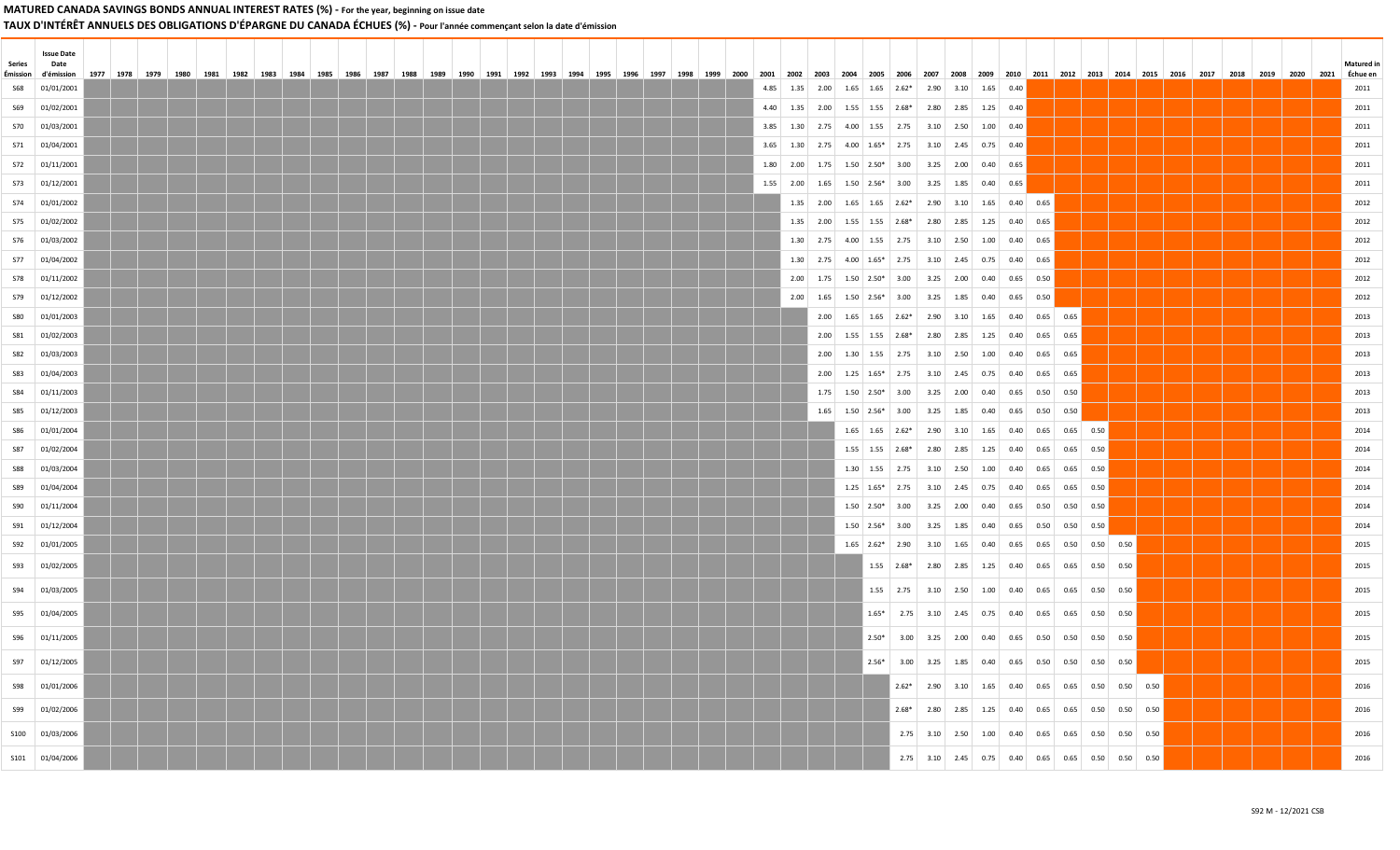TAUX D'INTÉRÊT ANNUELS DES OBLIGATIONS D'ÉPARGNE DU CANADA ÉCHUES (%) - Pour l'année commençant selon la date d'émission

| Series | <b>Issue Date</b><br>Date |      |      |  |      |      |  |  |      |      |      |      |      |  |      |      |      |      |      |      |  |                     |  |                                                                              |                                                     |      |  |                  |                                                     |      |                                                                                         |  |  | <b>Matured</b> in |
|--------|---------------------------|------|------|--|------|------|--|--|------|------|------|------|------|--|------|------|------|------|------|------|--|---------------------|--|------------------------------------------------------------------------------|-----------------------------------------------------|------|--|------------------|-----------------------------------------------------|------|-----------------------------------------------------------------------------------------|--|--|-------------------|
|        | Émission d'émission       | 1977 | 1978 |  | 1982 | 1984 |  |  | 1990 | 1991 | 1992 | 1993 | 1994 |  | 1996 | 1997 | 1998 | 1999 | 2000 | 2001 |  | 2002 2003 2004 2005 |  | 2006<br>2007                                                                 | 2008                                                |      |  |                  |                                                     |      | 2009   2010   2011   2012   2013   2014   2015   2016   2017   2018   2019              |  |  | Échue en          |
|        | \$102 01/11/2006          |      |      |  |      |      |  |  |      |      |      |      |      |  |      |      |      |      |      |      |  |                     |  | 3.00 3.25 2.00 0.40 0.65 0.50 0.50 0.50 0.50 0.50 0.50                       |                                                     |      |  |                  |                                                     |      |                                                                                         |  |  | 2016              |
|        | S103 01/12/2006           |      |      |  |      |      |  |  |      |      |      |      |      |  |      |      |      |      |      |      |  |                     |  | $3.00$ $3.25$ $1.85$ $0.40$ $0.65$ $0.50$ $0.50$ $0.50$ $0.50$ $0.50$ $0.50$ |                                                     |      |  |                  |                                                     |      |                                                                                         |  |  | 2016              |
|        | \$104 01/01/2007          |      |      |  |      |      |  |  |      |      |      |      |      |  |      |      |      |      |      |      |  |                     |  |                                                                              | 2.90 3.10 1.65 0.40 0.65 0.65 0.50 0.50 0.50        |      |  |                  |                                                     | 0.50 |                                                                                         |  |  | 2017              |
|        | \$105 01/02/2007          |      |      |  |      |      |  |  |      |      |      |      |      |  |      |      |      |      |      |      |  |                     |  |                                                                              | 2.80 2.85 1.25 0.40 0.65 0.65 0.50 0.50 0.50        |      |  |                  |                                                     | 0.50 |                                                                                         |  |  | 2017              |
|        | \$106 01/03/2007          |      |      |  |      |      |  |  |      |      |      |      |      |  |      |      |      |      |      |      |  |                     |  |                                                                              | $3.10$ 2.50 1.00 0.40 0.65 0.65 0.50 0.50 0.50      |      |  |                  |                                                     | 0.50 |                                                                                         |  |  | 2017              |
|        | \$107 01/04/2007          |      |      |  |      |      |  |  |      |      |      |      |      |  |      |      |      |      |      |      |  |                     |  |                                                                              | $3.10$ 2.45 0.75 0.40 0.65 0.65 0.50 0.50 0.50 0.50 |      |  |                  |                                                     |      |                                                                                         |  |  | 2017              |
|        | \$108 01/11/2007          |      |      |  |      |      |  |  |      |      |      |      |      |  |      |      |      |      |      |      |  |                     |  |                                                                              |                                                     |      |  |                  |                                                     |      |                                                                                         |  |  | 2017              |
|        | \$109 01/12/2007          |      |      |  |      |      |  |  |      |      |      |      |      |  |      |      |      |      |      |      |  |                     |  |                                                                              | 3.25 1.85 0.40 0.65 0.50 0.50 0.50 0.50 0.50 0.50   |      |  |                  |                                                     |      |                                                                                         |  |  | 2017              |
|        | \$110 01/01/2008          |      |      |  |      |      |  |  |      |      |      |      |      |  |      |      |      |      |      |      |  |                     |  |                                                                              |                                                     |      |  |                  |                                                     |      | 3.10 1.65 0.40 0.65 0.65 0.50 0.50 0.50 0.50 0.50                                       |  |  | 2018              |
|        | S111 01/02/2008           |      |      |  |      |      |  |  |      |      |      |      |      |  |      |      |      |      |      |      |  |                     |  |                                                                              |                                                     |      |  |                  |                                                     |      | 2.85 1.25 0.40 0.65 0.65 0.50 0.50 0.50 0.50 0.50                                       |  |  | 2018              |
|        | \$112 01/03/2008          |      |      |  |      |      |  |  |      |      |      |      |      |  |      |      |      |      |      |      |  |                     |  |                                                                              |                                                     |      |  |                  |                                                     |      | 2.50 1.00 0.40 0.65 0.65 0.50 0.50 0.50 0.50 0.50                                       |  |  | 2018              |
|        | S113 01/04/2008           |      |      |  |      |      |  |  |      |      |      |      |      |  |      |      |      |      |      |      |  |                     |  |                                                                              |                                                     |      |  |                  |                                                     |      | 2.45 0.75 0.40 0.65 0.65 0.50 0.50 0.50 0.50 0.50                                       |  |  | 2018              |
|        | S114 01/11/2008           |      |      |  |      |      |  |  |      |      |      |      |      |  |      |      |      |      |      |      |  |                     |  |                                                                              |                                                     |      |  |                  |                                                     |      |                                                                                         |  |  | 2018              |
|        | \$115 01/12/2008          |      |      |  |      |      |  |  |      |      |      |      |      |  |      |      |      |      |      |      |  |                     |  |                                                                              |                                                     |      |  |                  |                                                     |      |                                                                                         |  |  | 2018              |
|        | \$116 01/01/2009          |      |      |  |      |      |  |  |      |      |      |      |      |  |      |      |      |      |      |      |  |                     |  |                                                                              |                                                     |      |  |                  |                                                     |      |                                                                                         |  |  | 2019              |
|        | \$117 01/02/2009          |      |      |  |      |      |  |  |      |      |      |      |      |  |      |      |      |      |      |      |  |                     |  |                                                                              |                                                     |      |  |                  |                                                     |      |                                                                                         |  |  | 2019              |
|        | \$118 01/03/2009          |      |      |  |      |      |  |  |      |      |      |      |      |  |      |      |      |      |      |      |  |                     |  |                                                                              |                                                     |      |  |                  |                                                     |      |                                                                                         |  |  | 2019              |
|        | S119 01/04/2009           |      |      |  |      |      |  |  |      |      |      |      |      |  |      |      |      |      |      |      |  |                     |  |                                                                              |                                                     |      |  |                  |                                                     |      |                                                                                         |  |  | 2019              |
|        | \$120 01/11/2009          |      |      |  |      |      |  |  |      |      |      |      |      |  |      |      |      |      |      |      |  |                     |  |                                                                              |                                                     | 0.40 |  |                  |                                                     |      |                                                                                         |  |  | 2019              |
|        | \$121 01/12/2009          |      |      |  |      |      |  |  |      |      |      |      |      |  |      |      |      |      |      |      |  |                     |  |                                                                              |                                                     |      |  |                  |                                                     |      |                                                                                         |  |  | 2019              |
|        | \$122 01/01/2010          |      |      |  |      |      |  |  |      |      |      |      |      |  |      |      |      |      |      |      |  |                     |  |                                                                              |                                                     |      |  |                  |                                                     |      |                                                                                         |  |  | 2020              |
|        | \$123 01/02/2010          |      |      |  |      |      |  |  |      |      |      |      |      |  |      |      |      |      |      |      |  |                     |  |                                                                              |                                                     |      |  |                  |                                                     |      |                                                                                         |  |  | 2020              |
|        | \$124 01/03/2010          |      |      |  |      |      |  |  |      |      |      |      |      |  |      |      |      |      |      |      |  |                     |  |                                                                              |                                                     |      |  |                  |                                                     |      |                                                                                         |  |  | 2020              |
|        | \$125 01/04/2010          |      |      |  |      |      |  |  |      |      |      |      |      |  |      |      |      |      |      |      |  |                     |  |                                                                              |                                                     |      |  |                  |                                                     |      |                                                                                         |  |  | 2020              |
|        | \$126 01/11/2010          |      |      |  |      |      |  |  |      |      |      |      |      |  |      |      |      |      |      |      |  |                     |  |                                                                              |                                                     |      |  |                  |                                                     |      |                                                                                         |  |  | 2020              |
|        | \$127 01/12/2010          |      |      |  |      |      |  |  |      |      |      |      |      |  |      |      |      |      |      |      |  |                     |  |                                                                              |                                                     |      |  |                  |                                                     |      |                                                                                         |  |  | 2020              |
|        | \$128 01/11/2011          |      |      |  |      |      |  |  |      |      |      |      |      |  |      |      |      |      |      |      |  |                     |  |                                                                              |                                                     |      |  |                  |                                                     |      | $0.50$   $0.50$   $0.50$   $0.50$   $0.50$   $0.50$   $0.50$   $0.50$   $0.50$   $0.50$ |  |  | 2021              |
|        | \$129 01/12/2011          |      |      |  |      |      |  |  |      |      |      |      |      |  |      |      |      |      |      |      |  |                     |  |                                                                              |                                                     |      |  |                  |                                                     |      |                                                                                         |  |  | 2021              |
|        | S130 01/11/2012           |      |      |  |      |      |  |  |      |      |      |      |      |  |      |      |      |      |      |      |  |                     |  |                                                                              |                                                     |      |  | $0.50$ 0.50 0.50 |                                                     |      |                                                                                         |  |  | 2015              |
|        | \$131 01/11/2013          |      |      |  |      |      |  |  |      |      |      |      |      |  |      |      |      |      |      |      |  |                     |  |                                                                              |                                                     |      |  |                  | $0.50$ 0.50 0.50                                    |      |                                                                                         |  |  | 2016              |
|        | S132 01/11/2014           |      |      |  |      |      |  |  |      |      |      |      |      |  |      |      |      |      |      |      |  |                     |  |                                                                              |                                                     |      |  |                  | $0.50 \begin{array}{ c c } 0.50 & 0.50 \end{array}$ |      |                                                                                         |  |  | 2017              |
|        | S133 01/11/2015           |      |      |  |      |      |  |  |      |      |      |      |      |  |      |      |      |      |      |      |  |                     |  |                                                                              |                                                     |      |  |                  | $0.50$ 0.50 0.50                                    |      |                                                                                         |  |  | 2018              |
|        |                           |      |      |  |      |      |  |  |      |      |      |      |      |  |      |      |      |      |      |      |  |                     |  |                                                                              |                                                     |      |  |                  |                                                     |      |                                                                                         |  |  |                   |
|        | S134 01/11/2016           |      |      |  |      |      |  |  |      |      |      |      |      |  |      |      |      |      |      |      |  |                     |  |                                                                              |                                                     |      |  |                  |                                                     |      | $0.50$ $0.50$ $0.50$                                                                    |  |  | 2019              |